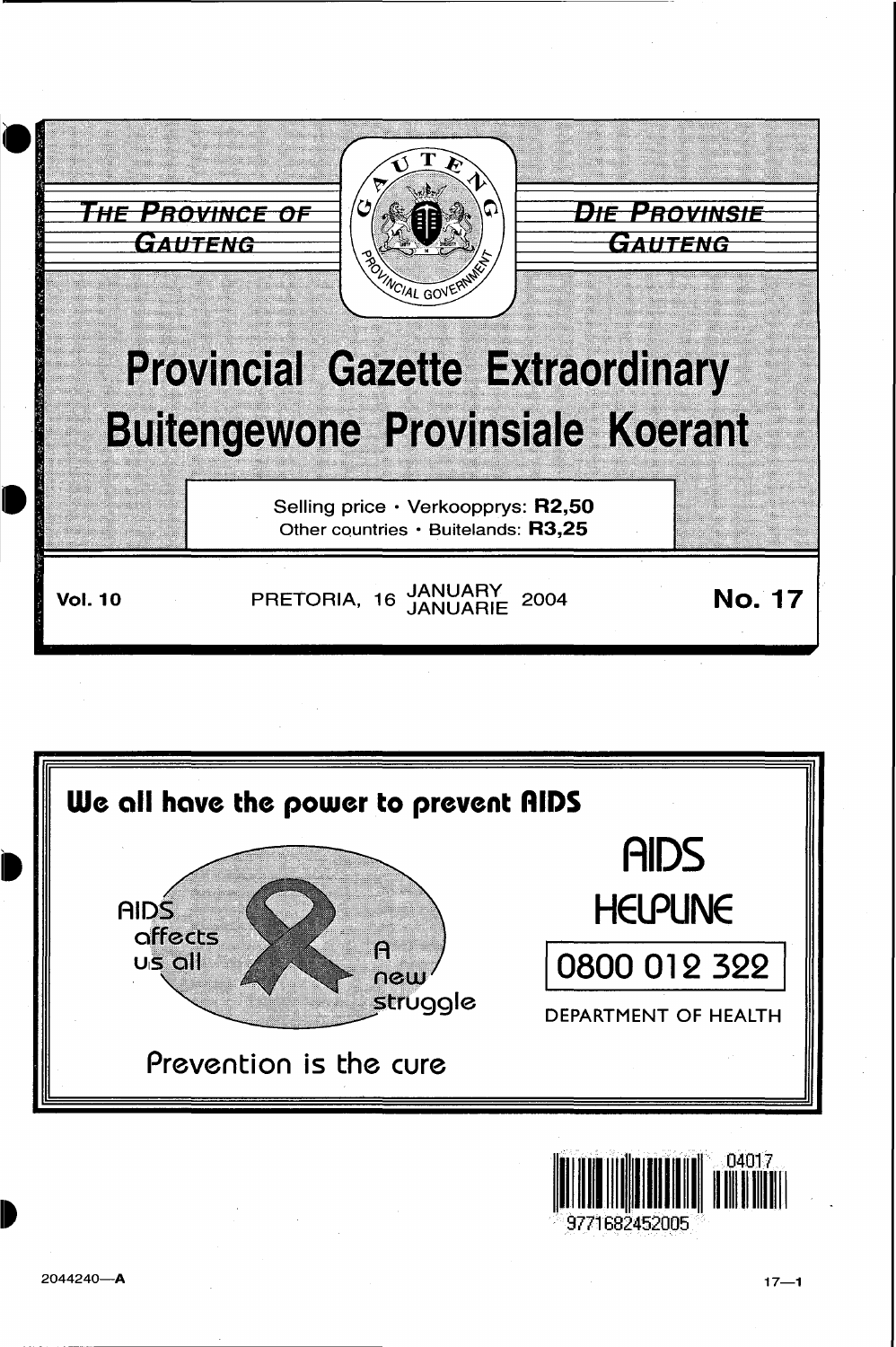; !

# **CONTENTS • INHOUD**

No. *Page Gazette*  No. No.

# **LOCAL AUTHORITY NOTICE**

90 Town-planning and Townships Ordinance (15/1986): Ekurhuleni Metropolitan Municipality: Declaration as an approved township: Bartlett Extension 67 .................................................................................................................... . 3 17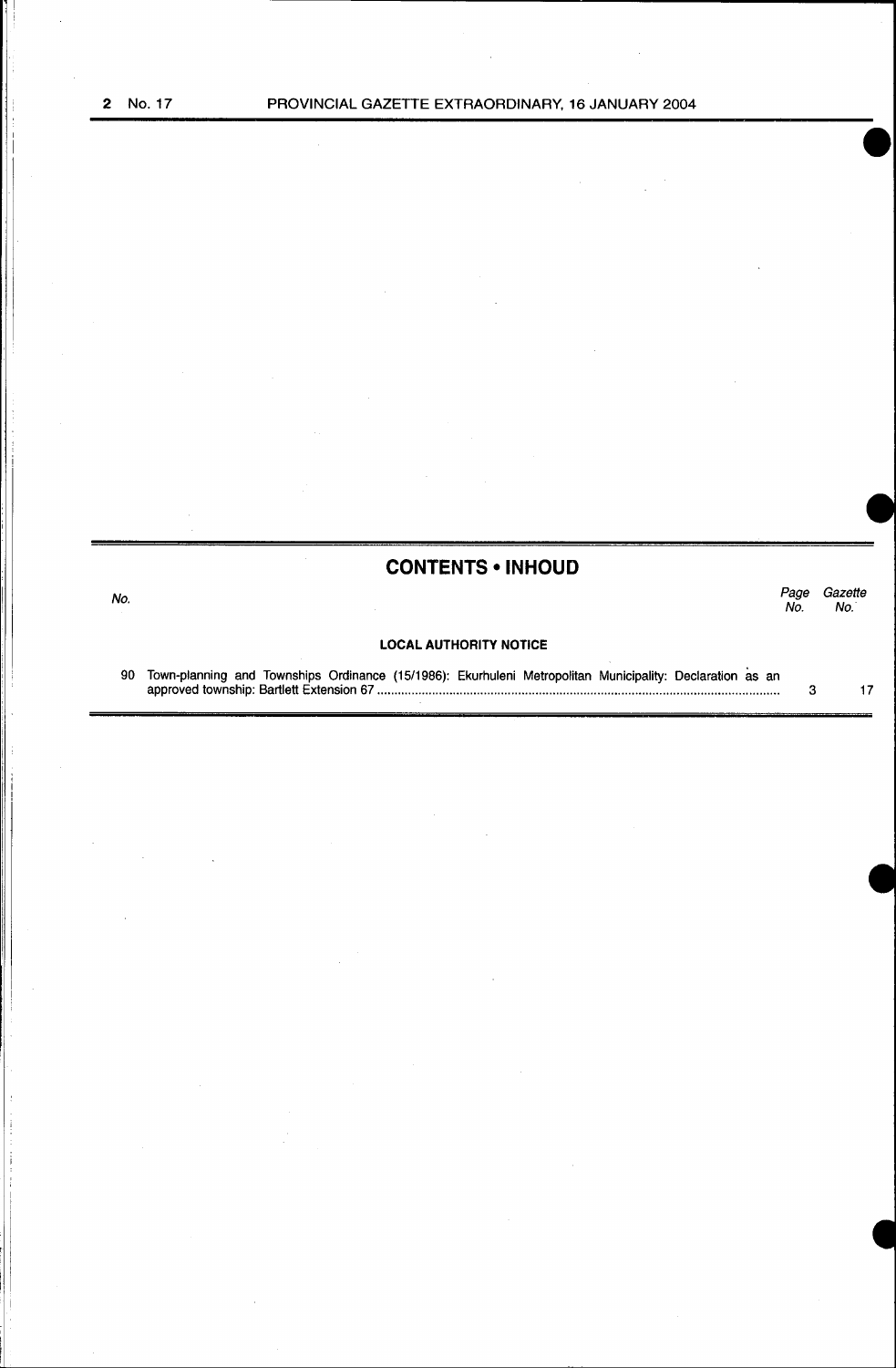LOCAL AUTHORITY NOTICE

# LOCAL AUTHORITY NOTICE 90

# EKURHULENI METROPOLITAN MUNICIPALITY PROPOSED BARTLETT EXTENSION 67 TOWNSHIP DECLARATION AS AN APPROVED TOWNSHIP AND AMENDMENT OF THE BOKSBURG TOWNPLANNING SCHEME, 1991

In terms of the provisions of section 103(1) of the Town-planning and Townships Ordinance, 1986, the Ekurhuleni Metropolitan Municipality hereby declares Bartlett Extension 67 township, situated on Portion 763 (a portion of Portion 213) of the farm Klipfontein 83 I.R. to be an approved township, subject to the conditions as set out in the schedule hereto.

#### **SCHEDULE**

Conditions under which the application made by PTY PROPS 56 (PTY) LTD . (Registration No 2002/002567/07), in terms of the provisions of the Town-planning and Townships Ordinance, 1986 (Ordinance 15 of 1986) for permission to establish a township on Portion 763 {a portion of Portion 213) of the farm Klipfonteln 83 I.R., Gauteng, has been approved:-

# 1. CONDITIONS OF ESTABLISHMENT

#### 1.1 NAME

The name of the township shall be Bartlett Extension 67.

#### 1.2 DESIGN

The township shall consist of the erven and a street as Indicated on General Plan S.G. No 7342/2003.

# 1.3 DISPOSAL OF EXISTING CONDITIONS OF TITLE

All erven shall be subject to existing conditions of title and servitudes, If any, including the reservation of rights to minerals.

#### 1.4 ENDOWMENT

The township owner shall, In. terms of the provisions of section 98(2) and (3) of the Town-planning and Townships Ordinance, 1986, pay to the local authority as an endowment the amount of R42 500,00, which amount shall be used by the local authority for the provision of land for parks and/or open spaces in or tor the township.

Such endowment is payable In accordance with the provisions of section 81 read with section 95 of the aforesaid ordinance.

# 1.5 REMOVAL OR REPLACEMENT OF MUNICIPAL SERVICES

If, by reason of the establishment of the township, It becomes necessary to remove or replace any existing municipal services, the cost thereof shall be borne by the township owner.

# 1.8 DEMOLITION OF BUILDINGS AND STRUCTURES

The township owner shall at its own expense cause all existing buildings and structures situated within the building line reserves, side spaces or over common boundaries to be demolished to the satisfaction of the local authority, within a period of six {6) months from the date of publication of this notice.

# 2. CONDITIONS OF TITLE

The erven shall be subject to the following conditions Imposed by the local authority in terms of the provisions of the Town-planning and Townships Ordinance, 1986 :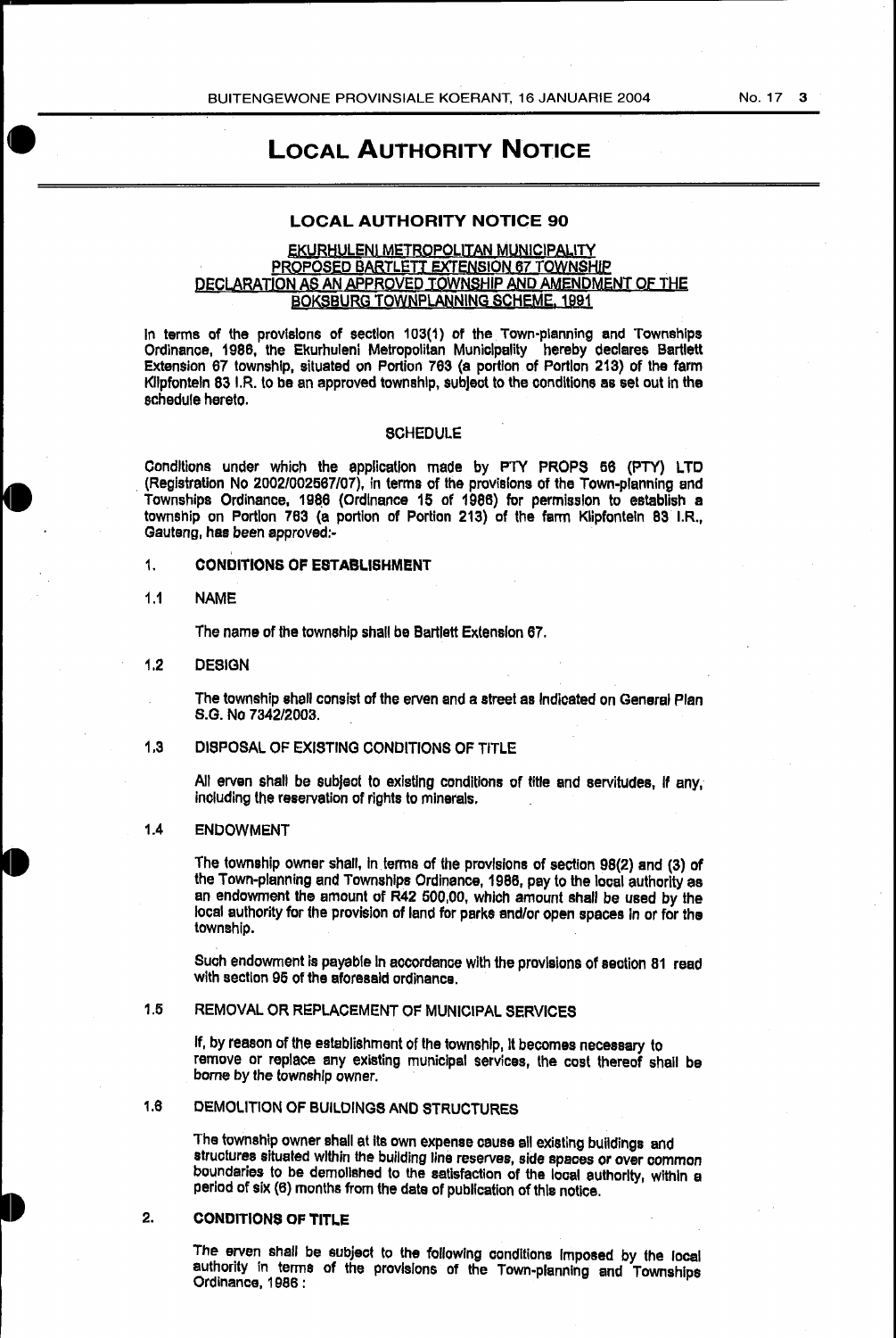# 2.1 ALL ERVEN EXCEPT ERF 514 (PRIVATE ROAD)

- (a) The is erf subject to a servitude, 2m wide, in favour of the local authority, for sewerage and other municipal purposes, along any two boundaries other than a street boundary, and in the case of a panhandle erf, an additional servitude for municipal purposes 2m wide across the access portion of the erf when required by the local authority: Provided that the local authority may dispense with any such servitude.
- (b) No building or other structure shall be erected within the aforesaid servitude area and no large-rooted trees shall be planted within the area of such servitude or within 2m thereof.
- $\langle c \rangle$ The local authority shall be entitled to deposit temporarily on the land adjoining the aforesaid servitude such material as may be excavated by it during the course of the construction, maintenance or removal of such sewerage mains and other works as it, In Its discretion, may deem necessary, and shall further be entitled to reasonable access to the said land for the aforesaid purpose, subject to any damage done during the process of construction, maintenance or removal of such sewerage mains and other works being made good by the local authority.
- (d) The erf may not be transferred without the prior written consent of the<br>Swallows Mest Homeowners Association (Registration No Swallows Nest Homeowners 2003/009008/08).
- (e) The erf is entitled to a right-of-way servitude over Erf 514 (private road) in the township.

# 2.2 ERF 514 (PRIVATE ROAD)

- (a) The erf Is subject to a right-of-way servitude in favour of Erven 480 up to and including 513 in the township.
- (b) The erf is subject to a servitude for sewerage, water reticulation, electrical purposes {excluding streetlights) and other municipal purposes in favour of the local authority.

The Ekurhuleni Metropolitan Municipality hereby, in terms of the provisions of section 125(1) of the Town-planning and Townships Ordinance, 1986, declares that it has adopted an amendment scheme being an amendment of the Boksburg Town Planning Scheme, 1991 relating to land included in Bartlett Extension 67 township. A copy of the said town-planning scheme as adopted is open for Inspection at all reasonable times at the office of the Executive Director : Development Planning, Civic Centre, Boksburg and the office of the Head of Department. Department Development Planning and Local Governement, Gauteng Provincial Government, Johannesburg. The said amendment scheme is known as Boksburg Amendment Scheme 1077.

PAUL MAVI MASEKO CITY MANAGER CIVIC CENTRE BOKSBURG 16 JANUARY 2004 NOTICE NUMBER 9/2004 14/19/3/10/67 14/21/1/1077

i i  $^{\prime}$  i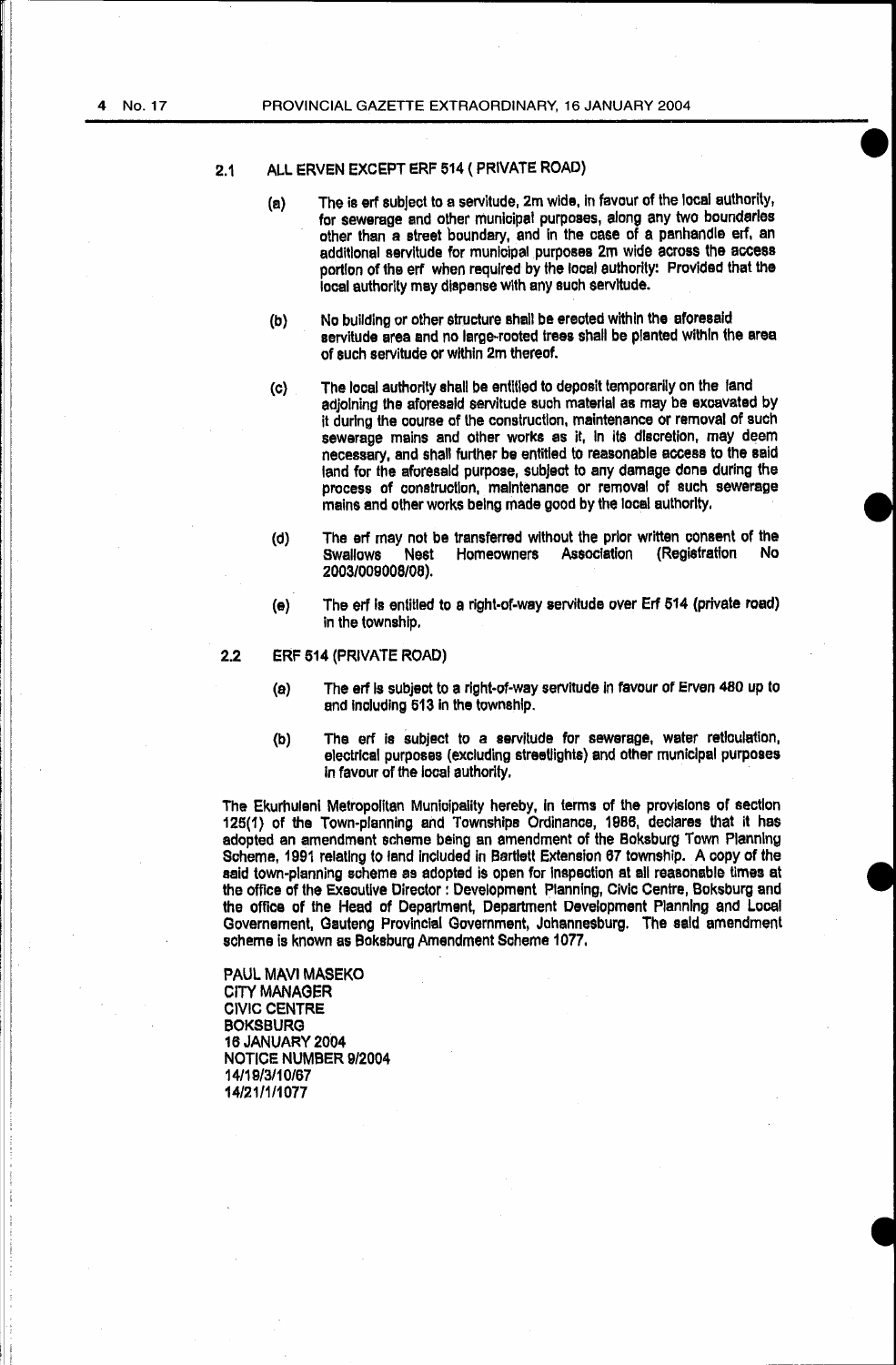#### **PLAASLIKE BESTUURSKENNISGEWING 90**

# EKURHULENI METROPOLITAANSE MUNISIPALITEIT VOORGESTELDE DORP BARTLETT UITBREIDING 67 VERKLARING TOT GOEDGEKEURDE DORP EN WYSIGING VAN DIE BOKSBURG DORPSBEPLANNINGSKEMA, 1991

Jngevolge die bepalings van artikel 103(1) van die Ordonnansle op Dorpsbeplannlng en Dorpe, 1986, verklaar die Ekurhuleni Metropolltaanse Munisipaliteit hlerby die dorp Bartlett Uitbreiding 67, gelee op Gedeelte 763 ('n gedeelte van Gedeelte 213) van die pleas Klipfontein 83 I.R. tot 'n goedgekeurde dorp onderworpe aan die voorwaardes uiteengesit In die bygaande bylae.

#### BYLAE

Voorwaardes' waarop die aansoek gedoen deur PTY PROPS 56 (EDMS) BPK {Reglstrasle nommer 20021002567/07), ingevolge die bepalings van dle Ordonnanaie op Dorpsbeplanning en Dorpe, 1986 (Ordonnansle nr 15 van 1986) om toestemming om 'n dorp op Gedeefte 763 ('n gedeelte van Gedeelte 213) van die plaas Kllpfonteln 83 I.R. Gauteng, te stig, toegestaan is:

#### 1. **STIGTINGSVOORWAARDES**

#### 1.1 NMM

Die naam van die dorp Is Bartlett Ultbreidlng 67.

## 1.2 ONTWERP

Die dorp bestaan uit die erwe en die straat soos aangedul op Algemene Plan S.G. nr. 7342/2003.

#### 1.3 BESKIKKING OOR BESTAANDE TITELVOORWAARDES

Aile erwe moet onderworpe gemaak word aan bestaande titelvoorwaardes en serwitute, indien enlge, met inbegrip van die voorbehoud van die regte op mlnerale.

#### 1.4 BEGIFTIGING

Die dorpselenaar moat ingevolge die bepallngs van artlkel 98(2) en (3) van die Ordonnansie op Oorpsbeplanning en Dorpe, 1986 as 'n beglftlglng aan die plaaalike beatuur die bedrag van R42 600,00 betaal, welke bedrag deur die plaallke bestuur aangewend moet word vir die voorslenlng van grond vir parke en/of ooprulmtes in of vir die dorp.

Sodenige begifting is betaalbaer ooraenkomstlg die bepalings van ertlkel 81 gefees met artlkel 95 van die voorgemelde ordonnansie.

# 1.5 VERWYDERING OF VERVANGING VAN MUNISIPALE DIENSTE

Indian dlt, as gevolg van die stigting van die dorp, nodig word om enlge bestaande munisipale dienste te verwyder of te vervang, moet die koste daarvan deur die dorpseienaar gedra word.

#### 1.6 SLOPING VAN GEBOUE EN STRUKTURE

Die dorpseienaar moet, op eie koste, aile bestaande gaboue en struktura wat binne boulynreserwes, kantruimtes, of oor gemeenskaplike grense galee Is, tot bevrediglng van die plaasllke bestuur sloop, blnne 'n tydperk van sea (6) maande vanaf die datum van publikasle van hlerdle kennisgewing.

#### 2. **TITELVOORWAARDES**

Die erwe is onderworpe aan die volgende voorwaardes opgelê deur die plaaslike bestuur ingevolge die bepalings van die Ordonnansie op Dorpsbaplannlng en Oorpe, 1986:-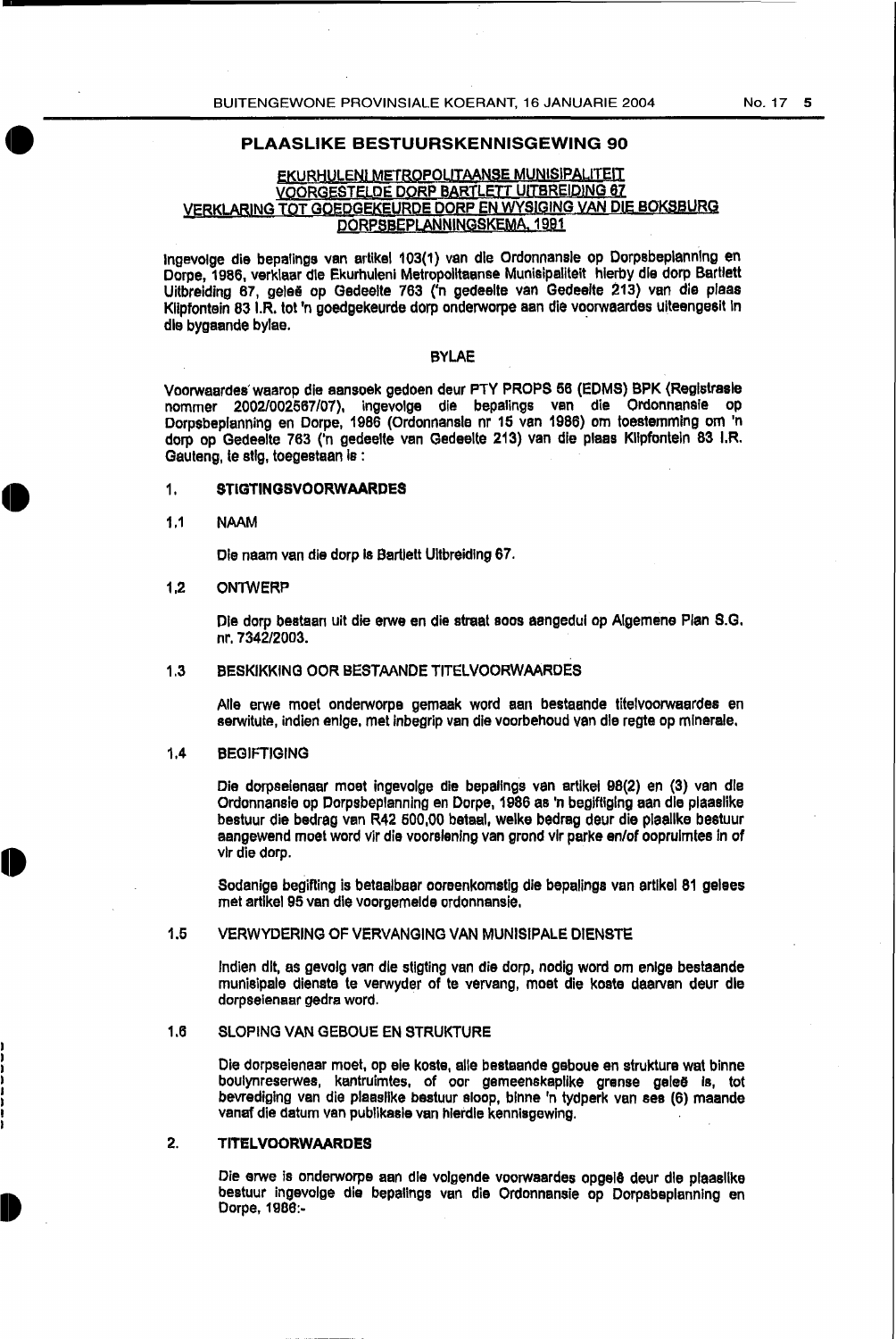#### 2.1 ALLE ERWE BEHALWE ERF 514 (PRIVAATPAD)

- (a) Ole erf is onderworpe aan 'n serwituut, 2m breed, vir rlolering en ander munisipale doeleindes, ten gunste van die plaasllke bestuur, langs enlge twee grense, ultgesonderd 'n straatgrens en In die geval van 'n pypsteelerf, 'n addlssionele serwituut vir munislpale doeleindes, 2m breed oor die toegangsgedeelte van die erf, indien en wanneer verlang deur die plaaslike bestuur: Met dien verstande dat die plaasllke bestuur van enige sodanlge serwituut mag afsien.
- (b) Geen geboue of ander struktuur mag binne die voormelde serwituutgebied opgerig word nle, en geen grootwortelbome mag binne die gebied van sodanlge serwltuut, of binne 'n afstand van 2m daarvan, geplant word nle.
- (C) Die plaaslike bestuur Is geregtlg om enige materiaal wat deur hom uitgegrawe word tydens die aanleg, onderhoud of verwyderlng van sodanige rioolhoofpypleidings en ander werke wat hy volgens goeddunke noodsaaklik ag, tydelik te plaas op die grond wat aan die voormelde serwltuut grens en voorts is die plaaslike bestuur geregtig tot redellke toegang tot gemelde grond vir die voormelde doel, onderworpe daaraan dat die plaaslike bestuur enige skade vergoed wat gedurende die aanleg, onderhoud of verwydering van sodanige rloolhoofpypleidings en ander werke veroorsaak word.
- {d) Die erf mag nie getransporteer word sonder die voorafverkreë geskrewe toestemming van die Swallows Nest Homeowners Association (Registrasie nommer 2003/00QOOS/08).
- (e) Die ert is geregtig op 'n reg-van-weg serwituut oor Erf 514 (privaatpad) in die dorp.
- 2.2 ERF 514 (PRIVAATPAD)
	- (a) Die erf Is onderworpe aan 'n reg-van-weg serwituut ten gunste van Erwe 480 tot en met 513 in die dorp.
	- (b) Die erf Is onderworpe aan 'n serwituut vir riolering, water netwerk, elektriese doeleindes (ultgesonderd streatllgte) en ander munislpale doelelndes ten gunste van die plaaslike bestuur.

Die Ekurhulenl Metropolitaanse Munlsipalitelt verklear hlermee ingevolge die bepalings van artikel 125(1) van die Ordonnansie op Dorpsbeplanning en Dorpe, 1986, dat dlt 'n wyslging synde 'n wyslging van die Boksburg Dorpsbeplanningskema, 1991 wat betrekking het op die grond ingeslult in die dorp Bartlett Uitbreiding 67 aanvaar het. 'n Afskrif van die gemeide dorpsbeplanningskema soos aanvaar, le te alle redelike tye ter insae in die kantoor van die Uitvoerende Direkteur : Ontwikkelings-beplanning, Boksburg en die kantoor van die Hoof van Departement, Departement Ontwikkelingsbeplanning en<br>Plaaslike Regering, Gauteng Provinsiale Regering, Johannesburg. Die gemeide Plaaslike Regering, Gauteng Provinslale Regering, Johannesburg. wysiglngskema staan bekend as Boksburg Wyslglngskema 1077.

PAUL MAVI MASEKO STADSBESTUURDER BURGERSENTRUM BOKSBURG 16 JANUARIE 2004 KENNISGEWING NR 9/2004 14/19/B10/67 14/21/1/1077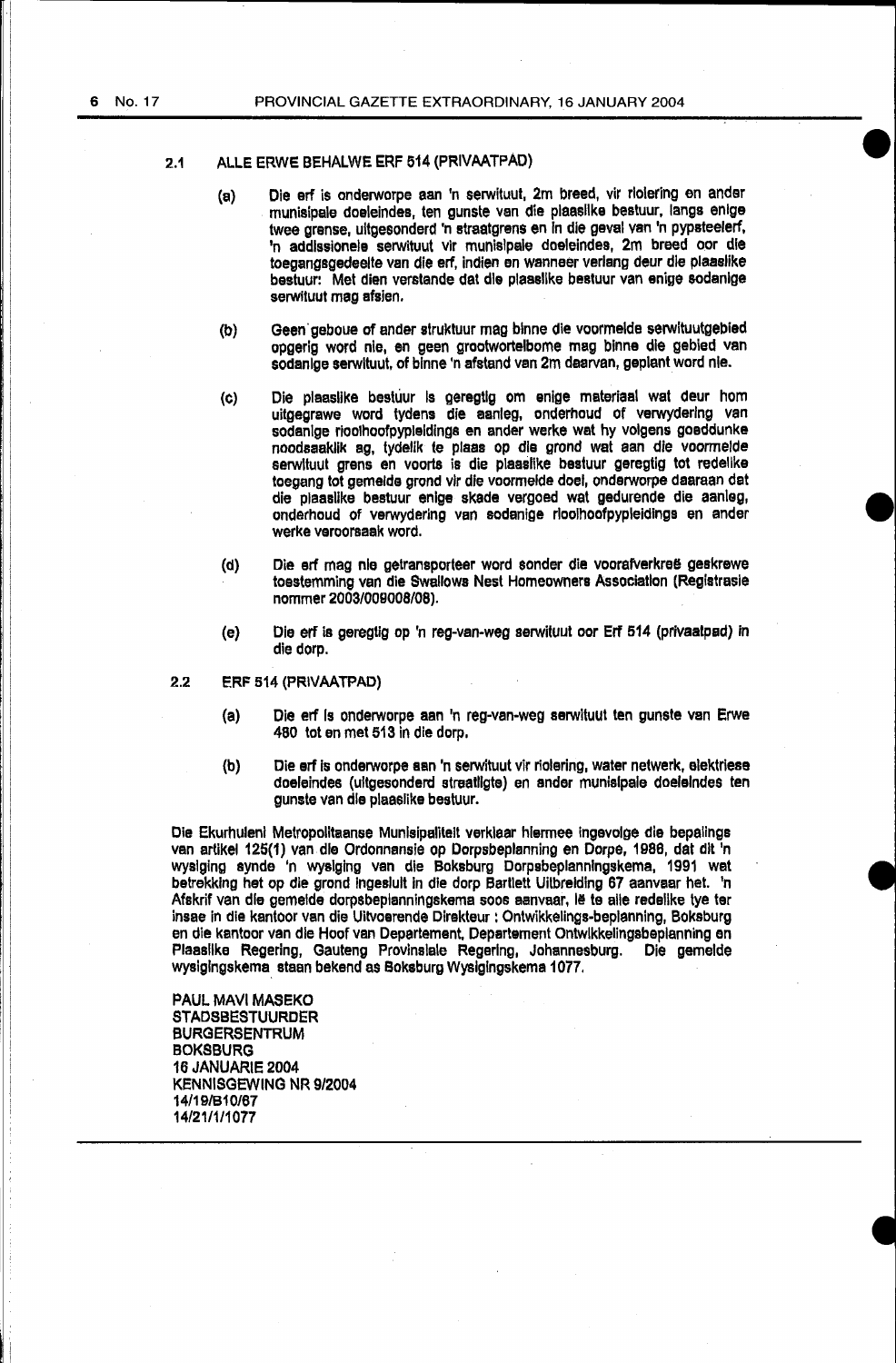BUITENGEWONE PROVINSIALE KOERANT, 16 JANUARIE 2004

 $\bar{z}$ 

 $\hat{\mathcal{A}}$ 

1

 $\hat{\boldsymbol{\beta}}$ 

| <b>IMPORTANT NOTICE</b>                                                                                                                                                   |
|---------------------------------------------------------------------------------------------------------------------------------------------------------------------------|
| The                                                                                                                                                                       |
| <b>Gauteng Provincial Gazette Function</b>                                                                                                                                |
| will be transferred to the                                                                                                                                                |
| <b>Government Printer in Pretoria</b>                                                                                                                                     |
|                                                                                                                                                                           |
| as from 2nd January 2002                                                                                                                                                  |
| <b>NEW PARTICULARS ARE AS FOLLOWS:</b>                                                                                                                                    |
| <b>Postal address:</b><br><b>Physical address:</b>                                                                                                                        |
| Private Bag X85<br><b>Government Printing Works</b>                                                                                                                       |
| Pretoria<br><b>149 Bosman Street</b>                                                                                                                                      |
| 0001<br>Pretoria                                                                                                                                                          |
| New contact persons: Awie van Zyl Tel.: (012) 334-4523<br>Mrs H. Wolmarans Tel.: (012) 334-4591<br>Fax number: (012) 323-8805                                             |
| E-mail address: awvanzyl@print.pwv.gov.za                                                                                                                                 |
| <b>Contact persons for subscribers:</b>                                                                                                                                   |
| Mrs S. M. Milanzi Tel.: (012) 334-4734                                                                                                                                    |
| Mrs J. Wehmeyer Tel.: (012) 334-4753                                                                                                                                      |
| Fax.: (012) 323-9574                                                                                                                                                      |
| This phase-in period is to commence from November 2001 (suggest date of<br>advert) and notice comes into operation as from 2 January 2002.                                |
| Subscribers and all other stakeholders are advised to send their advertise-<br>ments directly to the Government Printing Works, two weeks before the<br>2nd January 2002. |
| In future, adverts have to be paid in advance<br>before being published in the Gazette.                                                                                   |
| <b>HENNIE MALAN</b>                                                                                                                                                       |
| <b>Director: Financial Management</b>                                                                                                                                     |
| Office of the Premier (Gauteng)                                                                                                                                           |